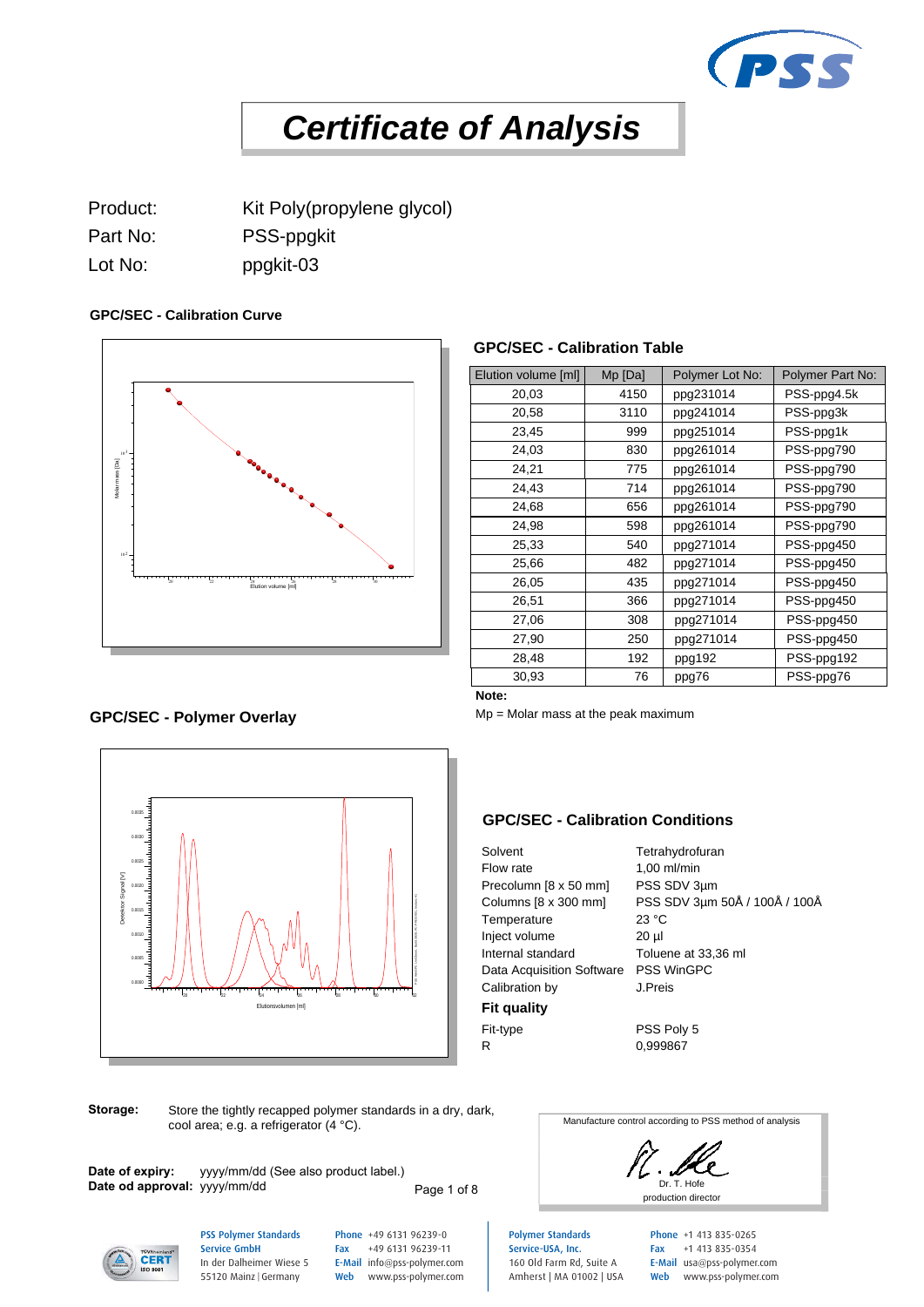

**Certificate of Analysis**<br>Polymer type: Poly(propylene glycol)<br>Part No: PSS-ppg4.5k<br>Lot No: ppg231014<br>Molar Mass Distribution Lot No: ppg231014

## **Molar Mass Distribution**



## **GPC/SEC - Conditions**

|                                                                                                                                                               |                   | Molar mass [Da] |         |             |             |  |
|---------------------------------------------------------------------------------------------------------------------------------------------------------------|-------------------|-----------------|---------|-------------|-------------|--|
| <b>GPC/SEC - Conditions</b>                                                                                                                                   |                   |                 |         |             |             |  |
| Sample concentration                                                                                                                                          | Inject volume     | $20 \mu$        |         |             |             |  |
| Solvent                                                                                                                                                       | Tetrahydrofuran   |                 |         | Flow rate   | 1,00 ml/mir |  |
| Precolumn [8 x 50 mm]                                                                                                                                         | PSS SDV 3µm       | Temperature     | 23 °C   |             |             |  |
| Columns [analytical, each 8 x 300 mm] PSS SDV 3µm 50Å / 100Å / 100Å                                                                                           |                   |                 |         |             |             |  |
| Data Acquisition Software                                                                                                                                     | <b>PSS WinGPC</b> |                 |         |             |             |  |
| <b>GPC/SEC - Results</b><br><b>Detector</b>                                                                                                                   | Mw [Da]           | Mn [Da]         | Mp [Da] | PDI [Mw/Mn] |             |  |
| <b>PSS SECcurity RI</b>                                                                                                                                       | 4340              | 4220            | 4150    | 1,03        |             |  |
| Note:<br>$Mw = Weight average molecular weight$<br>Mn = Number average molecular weight<br>$Mp = Molar$ mass at the peak maximum<br>PDI= Polydispersity Index |                   |                 |         |             |             |  |

#### **GPC/SEC - Results**

| <b>Detector</b>           | Mw [Da] | Mn<br>ı [Da] | Mp [Da] | PDI [Mw/Mn] |
|---------------------------|---------|--------------|---------|-------------|
| <b>PSS SECcurity</b><br>R | 4340    | 4220         | 4150    | ,03         |

#### **Note:**

**Date of expiry:**

**Storage:** Store the tightly recapped polymer standard in a dry, dark, cool area; e.g. a refrigerator (4 °C). yyyyy/mm/dd (See also product label.) **Date od approval:** yyyy/mm/dd

Manufacture control according to PSS method of analysis

Dr. T. Hofe production director

Polymer Standards Service-USA, Inc. 160 Old Farm Rd, Suite A Amherst | MA 01002 | USA Phone +1 413 835-0265 Fax +1 413 835-0354 E-Mail usa@pss-polymer.com Web www.pss-polymer.com



PSS Polymer Standards Service GmbH

In der Dalheimer Wiese 5 55120 Mainz |Germany

Phone +49 6131 96239-0 Fax +49 6131 96239-11 E-Mail info@pss-polymer.com Web www.pss-polymer.com

Page 2 of 8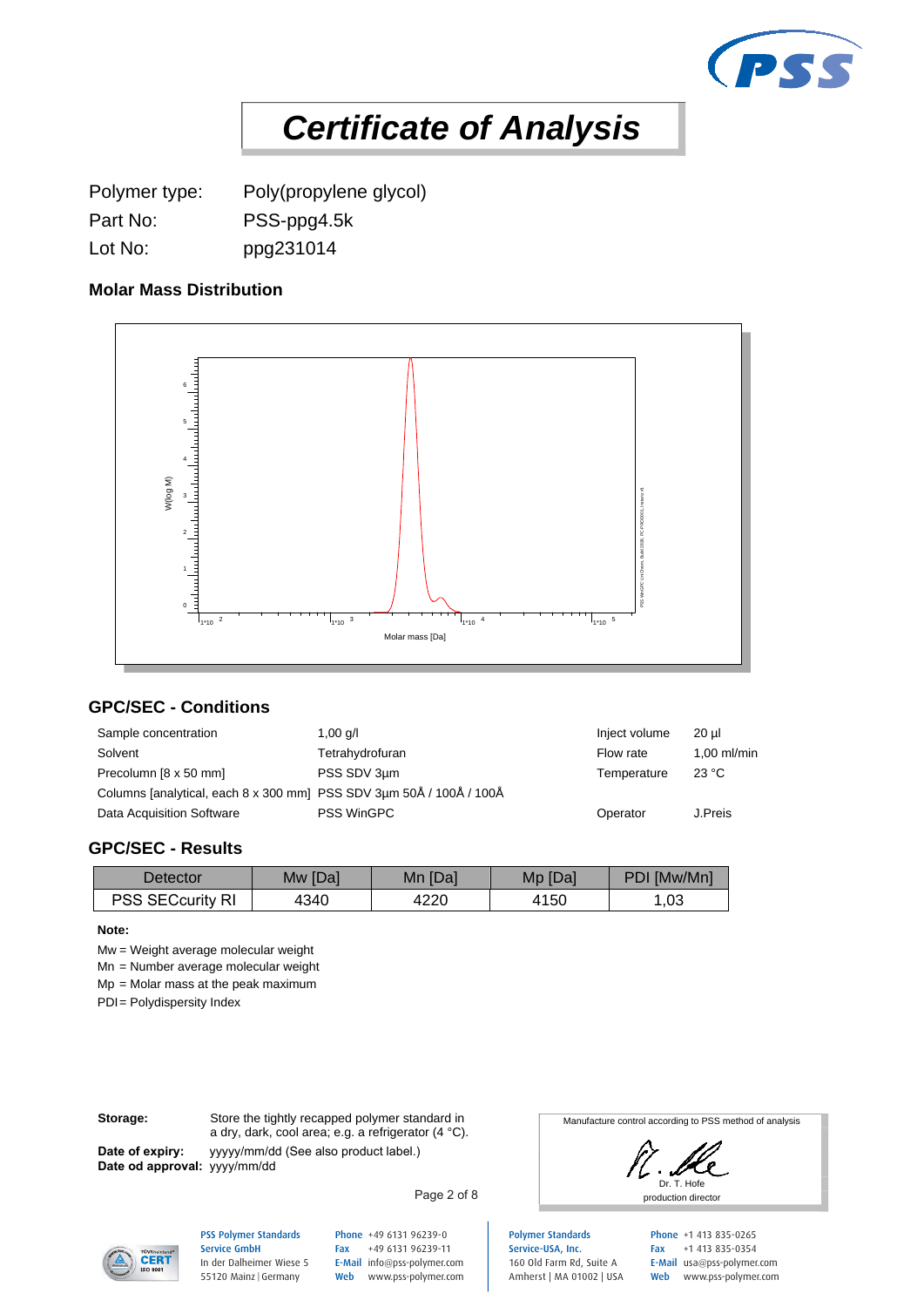

**Certificate of Analysis**<br>Polymer type: Poly(propylene glycol)<br>Part No: PSS-ppg3k<br>Lot No: ppg241014<br>Molar Mass Distribution Lot No: ppg241014

#### **Molar Mass Distribution**



## **GPC/SEC - Conditions**

|                                                                                                                                                               |                   | Molar mass [Da] |         |             |             |  |
|---------------------------------------------------------------------------------------------------------------------------------------------------------------|-------------------|-----------------|---------|-------------|-------------|--|
| <b>GPC/SEC - Conditions</b>                                                                                                                                   |                   |                 |         |             |             |  |
| Sample concentration                                                                                                                                          | Inject volume     | $20 \mu$        |         |             |             |  |
| Solvent                                                                                                                                                       | Tetrahydrofuran   |                 |         | Flow rate   | 1,00 ml/mir |  |
| Precolumn [8 x 50 mm]                                                                                                                                         | PSS SDV 3µm       |                 |         |             |             |  |
| Columns [analytical, each 8 x 300 mm] PSS SDV 3µm 50Å / 100Å / 100Å                                                                                           |                   |                 |         |             |             |  |
| Data Acquisition Software                                                                                                                                     | <b>PSS WinGPC</b> |                 |         |             |             |  |
| <b>GPC/SEC - Results</b><br><b>Detector</b>                                                                                                                   | Mw [Da]           | Mn [Da]         | Mp [Da] | PDI [Mw/Mn] |             |  |
| PSS SECcurity RI                                                                                                                                              | 3130              | 3070            | 3110    | 1,02        |             |  |
| Note:<br>$Mw = Weight average molecular weight$<br>Mn = Number average molecular weight<br>$Mp = Molar$ mass at the peak maximum<br>PDI= Polydispersity Index |                   |                 |         |             |             |  |

#### **GPC/SEC - Results**

| <b>Detector</b>                        | Mw [Da] | ı [Da]<br>Mn | [Da]<br>Mp | PDI [Mw/Mn] |
|----------------------------------------|---------|--------------|------------|-------------|
| <b>PSS SECcurity</b><br>R <sub>l</sub> | 3130    | 3070         | 3110       | ,02         |

#### **Note:**

**Date of expiry:**

**Storage:** Store the tightly recapped polymer standard in a dry, dark, cool area; e.g. a refrigerator (4 °C). yyyyy/mm/dd (See also product label.) **Date od approval:** yyyy/mm/dd

Manufacture control according to PSS method of analysis

Dr. T. Hofe production director

Polymer Standards Service-USA, Inc. 160 Old Farm Rd, Suite A Amherst | MA 01002 | USA Phone +1 413 835-0265 Fax +1 413 835-0354 E-Mail usa@pss-polymer.com Web www.pss-polymer.com



PSS Polymer Standards Service GmbH In der Dalheimer Wiese 5 55120 Mainz |Germany

Phone +49 6131 96239-0 Fax +49 6131 96239-11 E-Mail info@pss-polymer.com Web www.pss-polymer.com

Page 3 of 8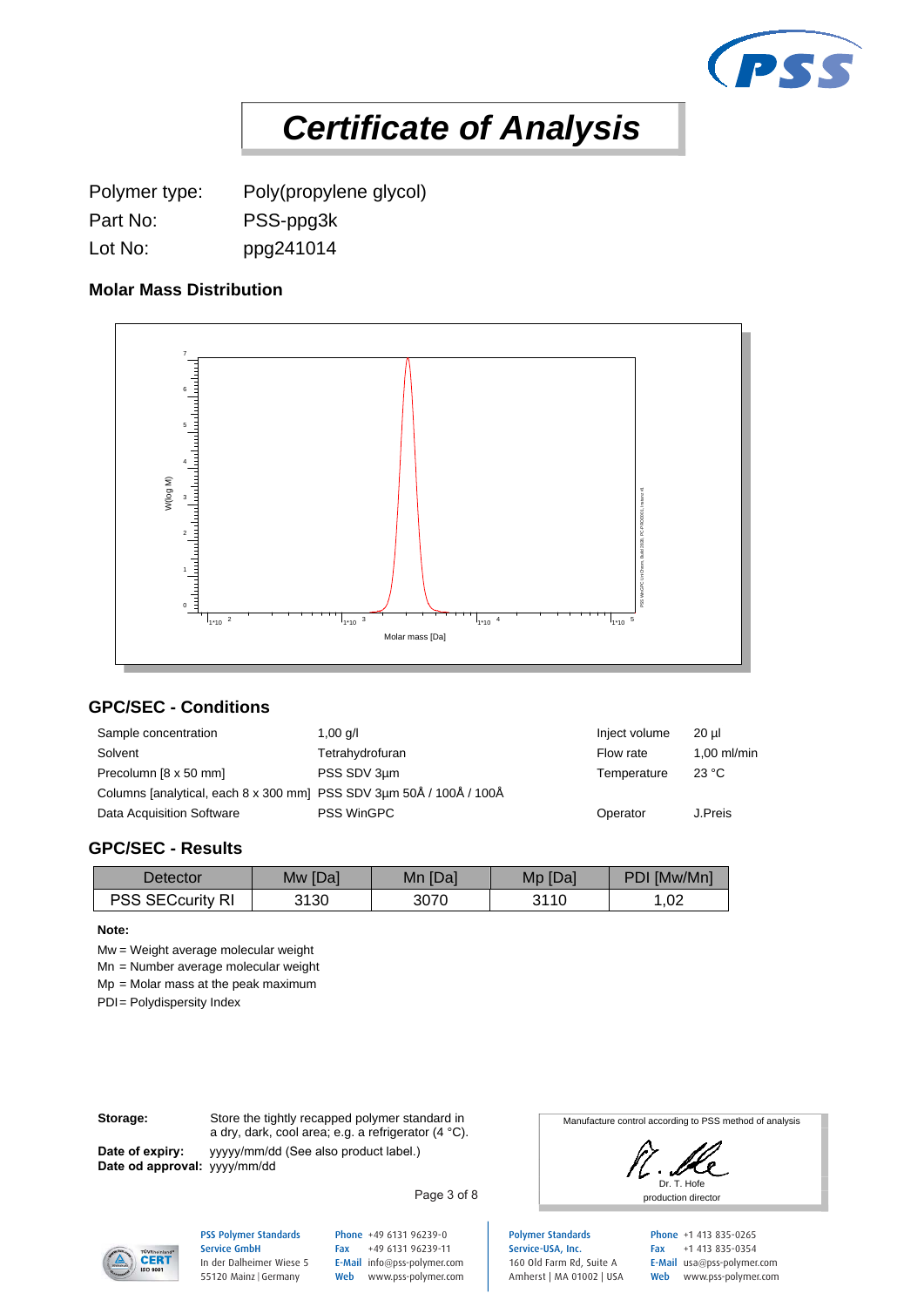

**Certificate of Analysis**<br>Polymer type: Poly(propylene glycol)<br>Part No: PSS-ppg1k<br>Lot No: ppg251014<br>Molar Mass Distribution Lot No: ppg251014

#### **Molar Mass Distribution**



## **GPC/SEC - Conditions**

|                                                                                                                                  | $\frac{1}{1110}$ 2 | $\begin{array}{ccc} &   &   &   &   \end{array}$ $\begin{array}{ccc}   &   &   &   \end{array}$<br>Molar mass [Da] | $\frac{1}{100}$ $\frac{1}{100}$ $\frac{1}{100}$ $\frac{4}{100}$ |             |               |  |
|----------------------------------------------------------------------------------------------------------------------------------|--------------------|--------------------------------------------------------------------------------------------------------------------|-----------------------------------------------------------------|-------------|---------------|--|
| <b>GPC/SEC - Conditions</b>                                                                                                      |                    |                                                                                                                    |                                                                 |             |               |  |
| Sample concentration                                                                                                             | Inject volume      | $20 \mu$                                                                                                           |                                                                 |             |               |  |
| Solvent                                                                                                                          | Tetrahydrofuran    |                                                                                                                    |                                                                 | Flow rate   | $1,00$ ml/mir |  |
| Precolumn [8 x 50 mm]                                                                                                            | PSS SDV 3µm        |                                                                                                                    |                                                                 |             |               |  |
| Columns [analytical, each 8 x 300 mm] PSS SDV 3µm 50Å / 100Å / 100Å                                                              |                    |                                                                                                                    |                                                                 |             |               |  |
| Data Acquisition Software                                                                                                        |                    | Operator                                                                                                           | J.Preis                                                         |             |               |  |
| <b>GPC/SEC - Results</b><br><b>Detector</b>                                                                                      | Mw [Da]            | Mn [Da]                                                                                                            | Mp [Da]                                                         | PDI [Mw/Mn] |               |  |
| PSS SECcurity RI                                                                                                                 | 1010               | 972                                                                                                                | 999                                                             | 1,04        |               |  |
| Note:<br>$Mw = Weight average molecular weight$<br>Mn = Number average molecular weight<br>$Mp = Molar$ mass at the peak maximum |                    |                                                                                                                    |                                                                 |             |               |  |
| PDI= Polydispersity Index                                                                                                        |                    |                                                                                                                    |                                                                 |             |               |  |

#### **GPC/SEC - Results**

| <b>Detector</b>           | Mw [Da] | Mn<br>ı [Da] | [Da]<br>Mp. | PDI [Mw/Mn] |
|---------------------------|---------|--------------|-------------|-------------|
| <b>PSS SECcurity</b><br>R | 1010    | 972          | 999         | .04         |

#### **Note:**

**Date of expiry:**

**Storage:** Store the tightly recapped polymer standard in a dry, dark, cool area; e.g. a refrigerator (4 °C). yyyyy/mm/dd (See also product label.) **Date od approval:** yyyy/mm/dd

Manufacture control according to PSS method of analysis

Dr. T. Hofe production director

Polymer Standards Service-USA, Inc. 160 Old Farm Rd, Suite A Amherst | MA 01002 | USA Phone +1 413 835-0265 Fax +1 413 835-0354 E-Mail usa@pss-polymer.com Web www.pss-polymer.com



PSS Polymer Standards Service GmbH In der Dalheimer Wiese 5 55120 Mainz |Germany

Phone +49 6131 96239-0 Fax +49 6131 96239-11 E-Mail info@pss-polymer.com Web www.pss-polymer.com

Page 4 of 8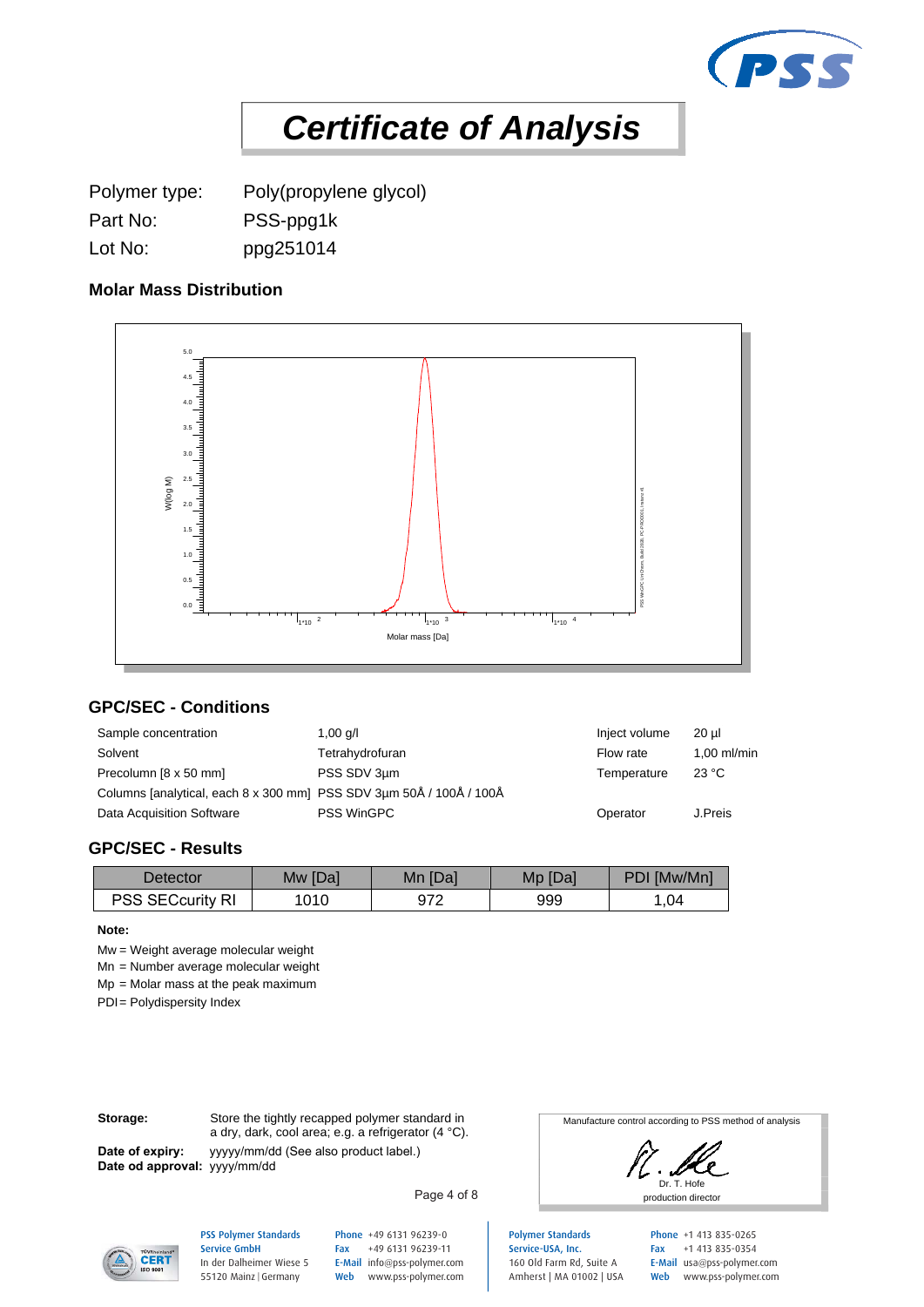

**Certificate of Analysis**<br>Polymer type: Poly(propylene glycol)<br>Part No: PSS-ppg790<br>Lot No: ppg261014<br>Molar Mass Distribution Lot No: ppg261014

## **Molar Mass Distribution**



## **GPC/SEC - Conditions**

|                                                                                                                                                               |                 | Molar mass [Da] |         |             |  |  |
|---------------------------------------------------------------------------------------------------------------------------------------------------------------|-----------------|-----------------|---------|-------------|--|--|
| <b>GPC/SEC - Conditions</b>                                                                                                                                   |                 |                 |         |             |  |  |
| Sample concentration                                                                                                                                          | Inject volume   | $20 \mu$        |         |             |  |  |
| Solvent                                                                                                                                                       | Tetrahydrofuran |                 |         |             |  |  |
| Precolumn [8 x 50 mm]                                                                                                                                         | PSS SDV 3µm     |                 |         |             |  |  |
| Columns [analytical, each 8 x 300 mm] PSS SDV 3µm 50Å / 100Å / 100Å                                                                                           |                 |                 |         |             |  |  |
| Data Acquisition Software                                                                                                                                     | Operator        | J.Preis         |         |             |  |  |
| <b>GPC/SEC - Results</b><br><b>Detector</b>                                                                                                                   | Mw [Da]         | Mn [Da]         | Mp [Da] | PDI [Mw/Mn] |  |  |
| <b>PSS SECcurity RI</b>                                                                                                                                       | 817             | 789             | 830     | 1,04        |  |  |
| Note:<br>$Mw = Weight average molecular weight$<br>Mn = Number average molecular weight<br>$Mp = Molar$ mass at the peak maximum<br>PDI= Polydispersity Index |                 |                 |         |             |  |  |

#### **GPC/SEC - Results**

| Detector            | Mw [Da]               | Mn [Da] | Mp [Da] | PDI [Mw/Mn] |
|---------------------|-----------------------|---------|---------|-------------|
| PSS<br>SECcurity RI | 047<br>O <sub>1</sub> | 789     | 830     | .04         |

#### **Note:**

**Date of expiry:**

**Storage:** Store the tightly recapped polymer standard in a dry, dark, cool area; e.g. a refrigerator (4 °C). yyyyy/mm/dd (See also product label.) **Date od approval:** yyyy/mm/dd

Manufacture control according to PSS method of analysis

Dr. T. Hofe production director

Polymer Standards Service-USA, Inc. 160 Old Farm Rd, Suite A Amherst | MA 01002 | USA Phone +1 413 835-0265 Fax +1 413 835-0354 E-Mail usa@pss-polymer.com Web www.pss-polymer.com



#### PSS Polymer Standards Service GmbH In der Dalheimer Wiese 5 55120 Mainz |Germany

Phone +49 6131 96239-0 Fax +49 6131 96239-11 E-Mail info@pss-polymer.com Web www.pss-polymer.com

Page 5 of 8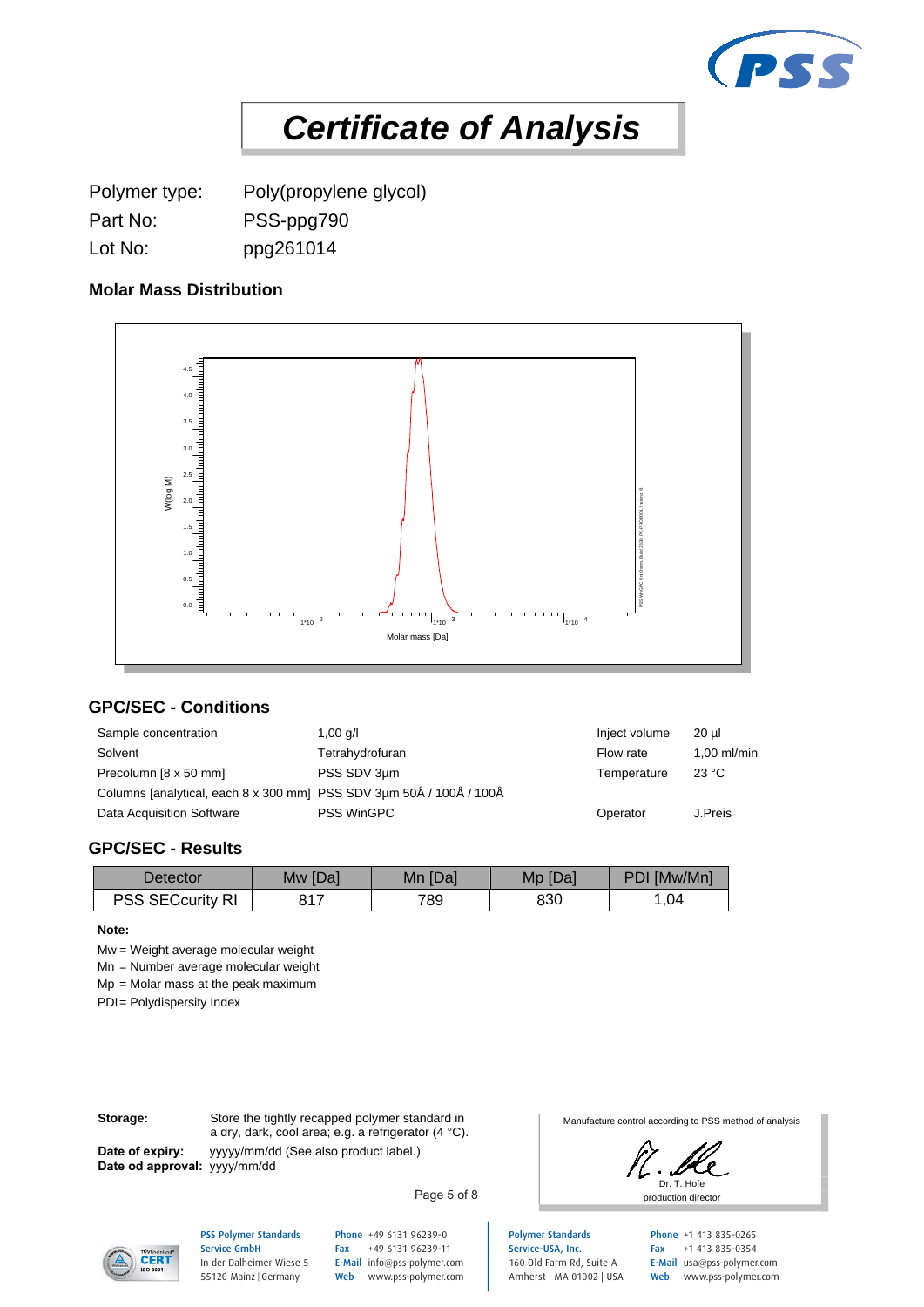

**Certificate of Analysis**<br>Polymer type: Poly(propylene glycol)<br>Part No: PSS-ppg450<br>Lot No: ppg271014<br>Molar Mass Distribution Lot No: ppg271014

#### **Molar Mass Distribution**



## **GPC/SEC - Conditions**

|                                                                                                                                                               |                 | Molar mass [Da] |         |           |               |  |
|---------------------------------------------------------------------------------------------------------------------------------------------------------------|-----------------|-----------------|---------|-----------|---------------|--|
| <b>GPC/SEC - Conditions</b>                                                                                                                                   |                 |                 |         |           |               |  |
| Sample concentration                                                                                                                                          | Inject volume   | $20 \mu$        |         |           |               |  |
| Solvent                                                                                                                                                       | Tetrahydrofuran |                 |         | Flow rate | $1,00$ ml/mir |  |
| Precolumn [8 x 50 mm]                                                                                                                                         | PSS SDV 3µm     |                 |         |           |               |  |
| Columns [analytical, each 8 x 300 mm] PSS SDV 3µm 50Å / 100Å / 100Å                                                                                           |                 |                 |         |           |               |  |
| Data Acquisition Software                                                                                                                                     | Operator        | J.Preis         |         |           |               |  |
| <b>GPC/SEC - Results</b><br><b>Detector</b>                                                                                                                   | Mw [Da]         | Mn [Da]         | Mp [Da] |           | PDI [Mw/Mn]   |  |
| PSS SECcurity RI                                                                                                                                              | 462             | 439             | 435     |           | 1,05          |  |
| Note:<br>$Mw = Weight average molecular weight$<br>Mn = Number average molecular weight<br>$Mp = Molar$ mass at the peak maximum<br>PDI= Polydispersity Index |                 |                 |         |           |               |  |

#### **GPC/SEC - Results**

| Detector                   | Mw [Da] | Mn [Da] | Mp [Da] | PDI [Mw/Mn] |
|----------------------------|---------|---------|---------|-------------|
| PSS SECcurity<br>ורח<br>NI | 462     | 439     | 435     | ,05         |

#### **Note:**

**Date of expiry:**

**Storage:** Store the tightly recapped polymer standard in a dry, dark, cool area; e.g. a refrigerator (4 °C). yyyyy/mm/dd (See also product label.) **Date od approval:** yyyy/mm/dd

Manufacture control according to PSS method of analysis

Dr. T. Hofe production director

Polymer Standards Service-USA, Inc. 160 Old Farm Rd, Suite A Amherst | MA 01002 | USA Phone +1 413 835-0265 Fax +1 413 835-0354 E-Mail usa@pss-polymer.com Web www.pss-polymer.com

**CERT** 

PSS Polymer Standards Service GmbH In der Dalheimer Wiese 5 55120 Mainz |Germany

Phone +49 6131 96239-0 Fax +49 6131 96239-11 E-Mail info@pss-polymer.com Web www.pss-polymer.com

Page 6 of 8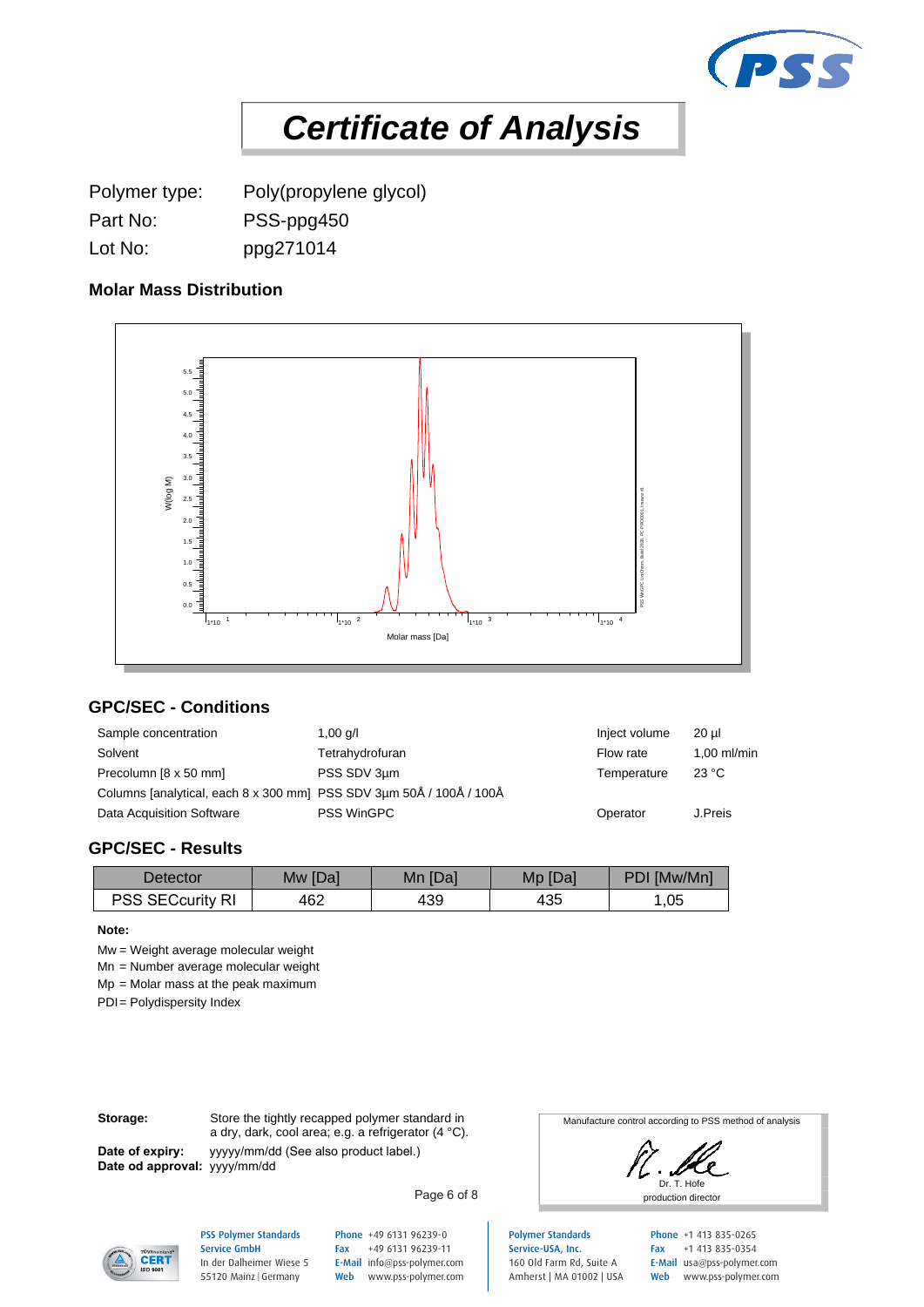

**Certificate of Analysis**<br>Polymer type: Poly(propylene glycol)<br>Part No: PSS-ppg192<br>Lot No: ppg192<br>Molar Mass Distribution Lot No: ppg192

## **Molar Mass Distribution**



## **GPC/SEC - Conditions**

| $\frac{1}{100}$ $\frac{1}{100}$ $\frac{1}{100}$ $\frac{1}{100}$                                                                                               |                   | $1*10^{-2}$<br>$\frac{1}{1+10}$ 3<br>Molar mass [Da] |         |             |  |  |
|---------------------------------------------------------------------------------------------------------------------------------------------------------------|-------------------|------------------------------------------------------|---------|-------------|--|--|
| <b>GPC/SEC - Conditions</b>                                                                                                                                   |                   |                                                      |         |             |  |  |
| Sample concentration                                                                                                                                          | Inject volume     | $20 \mu$                                             |         |             |  |  |
| Solvent                                                                                                                                                       | Tetrahydrofuran   |                                                      |         |             |  |  |
| Precolumn [8 x 50 mm]                                                                                                                                         | PSS SDV 3µm       |                                                      |         |             |  |  |
| Columns [analytical, each 8 x 300 mm] PSS SDV 3µm 50Å / 100Å / 100Å                                                                                           |                   |                                                      |         |             |  |  |
| Data Acquisition Software                                                                                                                                     | <b>PSS WinGPC</b> |                                                      |         |             |  |  |
| <b>GPC/SEC - Results</b><br><b>Detector</b>                                                                                                                   | Mw [Da]           | Mn [Da]                                              | Mp [Da] | PDI [Mw/Mn] |  |  |
| PSS SECcurity RI                                                                                                                                              | 192               | 192                                                  | 192     | 1,00        |  |  |
| Note:<br>$Mw = Weight average molecular weight$<br>Mn = Number average molecular weight<br>$Mp = Molar$ mass at the peak maximum<br>PDI= Polydispersity Index |                   |                                                      |         |             |  |  |

#### **GPC/SEC - Results**

| Detector                  | Mw [Da] | Mn [Da] | [Da]<br>Mp | PDI [Mw/Mn] |
|---------------------------|---------|---------|------------|-------------|
| PSS SECcurity<br>DI<br>NI | 192     | 192     | 192        | ,00         |

#### **Note:**

**Date of expiry:**

**Storage:** Store the tightly recapped polymer standard in a dry, dark, cool area; e.g. a refrigerator (4 °C). yyyyy/mm/dd (See also product label.) **Date od approval:** yyyy/mm/dd

Manufacture control according to PSS method of analysis

Dr. T. Hofe production director

Service-USA, Inc. 160 Old Farm Rd, Suite A Amherst | MA 01002 | USA Phone +1 413 835-0265 Fax +1 413 835-0354 E-Mail usa@pss-polymer.com Web www.pss-polymer.com



PSS Polymer Standards Service GmbH In der Dalheimer Wiese 5

55120 Mainz |Germany

Phone +49 6131 96239-0 Fax +49 6131 96239-11 E-Mail info@pss-polymer.com Web www.pss-polymer.com

Page 7 of 8

Polymer Standards